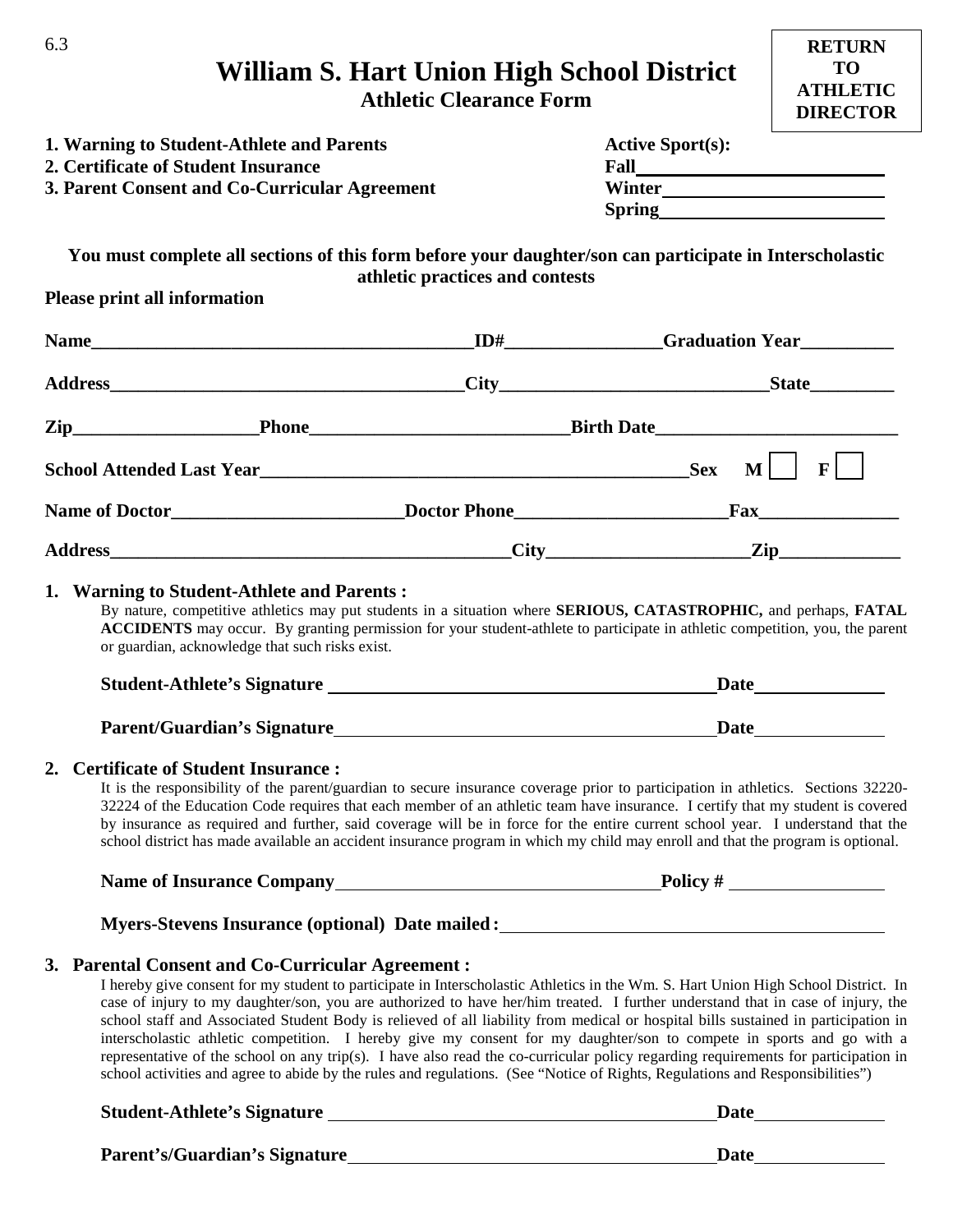#### 6.4A

## **William S. Hart Union High School District**

### **CERTIFICATE OF PHYSICAL EXAMINATION**

| Name                                                                                                                        |        |          |  |          | $DOB$ / /                         |
|-----------------------------------------------------------------------------------------------------------------------------|--------|----------|--|----------|-----------------------------------|
|                                                                                                                             |        |          |  |          |                                   |
| Please place a """ as either Normal or Abnormal for all findings below. Please describe in detail all<br>abnormal findings. |        |          |  |          |                                   |
|                                                                                                                             | Normal | Abnormal |  | Comments |                                   |
| Heart                                                                                                                       |        |          |  |          |                                   |
| Pulses                                                                                                                      |        |          |  |          |                                   |
| Lungs                                                                                                                       |        |          |  |          |                                   |
| Neck                                                                                                                        |        |          |  |          |                                   |
| Back                                                                                                                        |        |          |  |          |                                   |
| Shoulder/Arm                                                                                                                |        |          |  |          |                                   |
| Wrist/Hand                                                                                                                  |        |          |  |          |                                   |
| Hip/Thigh                                                                                                                   |        |          |  |          |                                   |
| Knee                                                                                                                        |        |          |  |          |                                   |
| Leg/Ankle/Foot                                                                                                              |        |          |  |          |                                   |
| Other pertinent                                                                                                             |        |          |  |          |                                   |
| medical findings                                                                                                            |        |          |  |          |                                   |
| Additional comments:                                                                                                        |        |          |  |          |                                   |
| List any restrictions and duration:                                                                                         |        |          |  |          |                                   |
| I hereby certify that was examined by me on                                                                                 |        |          |  |          | 20                                |
| and found to be physically fit to engage in athletics.                                                                      |        |          |  |          |                                   |
|                                                                                                                             |        |          |  |          | $\frac{\text{Date}}{\text{Date}}$ |
| Stamp name or attach card of medical office here ▼                                                                          |        |          |  |          |                                   |

Back side to be completed by parent/guardian before physical exam.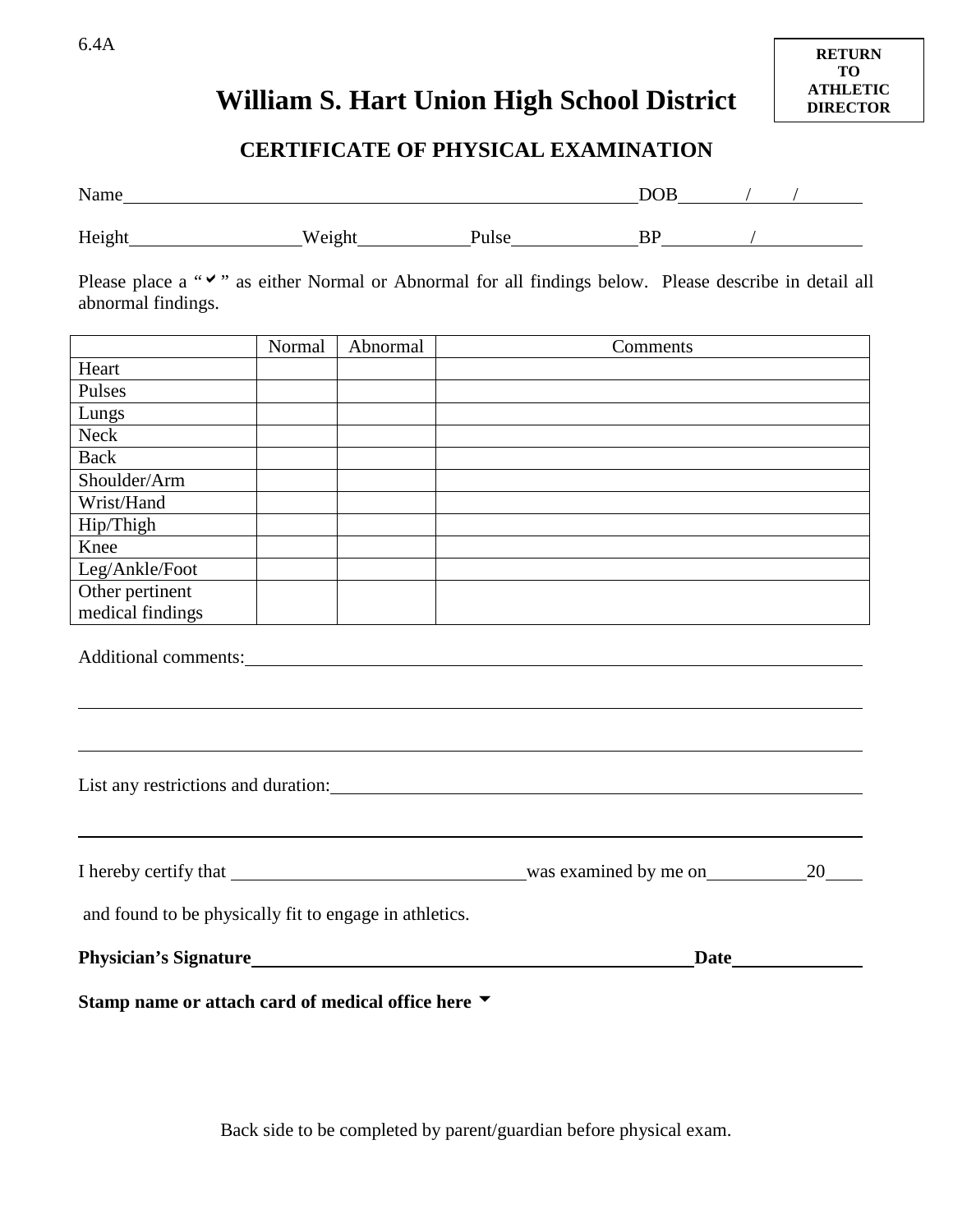# **William S. Hart Union High School District**

#### **MEDICAL HISTORY TO BE COMPLETED BY PARENT/GUARDIAN BEFORE PHYSICAL EXAM**

|                                                                                                                                      | Sex Age DOB |  |                  |
|--------------------------------------------------------------------------------------------------------------------------------------|-------------|--|------------------|
| Grad. Yr. School Sport(s) Sport(s)                                                                                                   |             |  |                  |
| Check Yes or No (If "Yes" explain)                                                                                                   |             |  |                  |
| 1. Has the student-athlete had a medical illness or injury since his/her last check up or sport physical?                            |             |  | Y<br>$\mathbf N$ |
| 2. Is the student-athlete currently taking any prescription or nonprescription (over-the-counter) medication or using an<br>inhaler? |             |  | $\overline{N}$   |
| 3. Does the student-athlete have any allergies (for example, pollen, medicine, food, or stinging insects)?                           |             |  | Y<br>$\mathbf N$ |
| 4. Has the student-athlete ever had a seizure?                                                                                       |             |  | N                |
| 5. Has the student-athlete ever become ill from exercising in the heat?                                                              |             |  | Y<br>$\mathbf N$ |
| 6. Is there any pertinent medical information coaches or physicians should know about the<br>student-athlete?                        |             |  | Y<br>$N_{\rm}$   |
| 7. Does the student-athlete wear glasses, contacts, or dental braces?                                                                |             |  |                  |

 $\overline{a}$